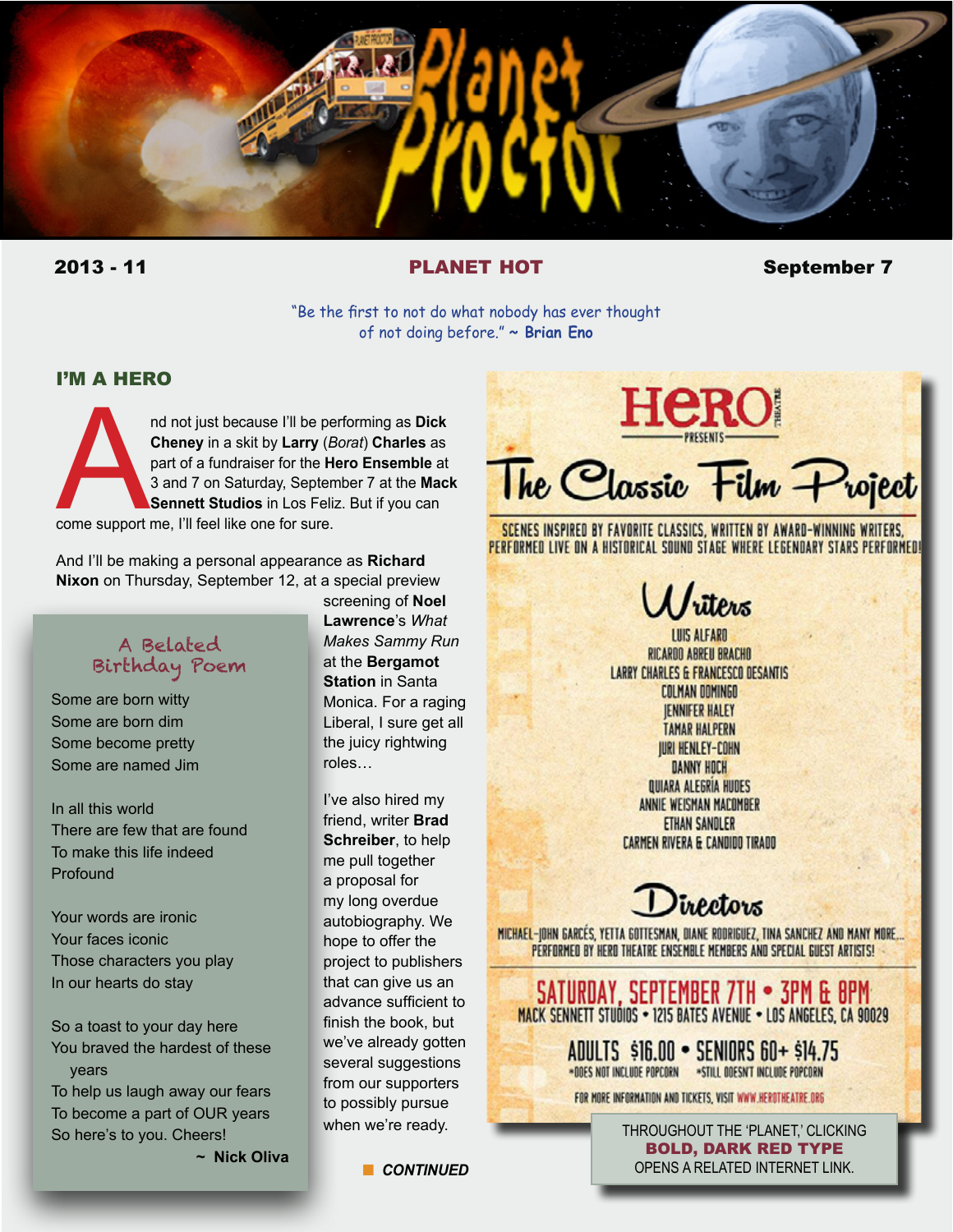"In ancient times cats were worshiped as gods; they have not forgotten this." **~ Terry Pratchett**

## BETTER READ THAN RED

**NASA**'s next mission to Mars will carry what no spacecraft has carried before: more than a thousand 17-syllable haiku poems, digitized on a decorated DVD. The **[MESSAGE](http://www.nbcnews.com/science/maven-mission-team-picks-haiku-red-planet-were-green-envy-6C10881858)  [TO MA](http://www.nbcnews.com/science/maven-mission-team-picks-haiku-red-planet-were-green-envy-6C10881858)RS** haiku contest was part of the outreach effort associated with the **MAVEN orbiter**, which is to be launched this fall to study the Red Planet's atmosphere. About 12,500 valid entries were submitted by poets around the world and each poem reflected the 5-7-5-syllable scheme associated with traditional Japanese haiku to be voted for by Internet users around the world.

And one of the entries accepted was from my friend, poet and Scifi author **Vanna Bonta**, who wrote:

*Thirty-six million miles of whispering welcome. Mars, you called us home.*

Which is even more pertinent, since recent studies of Martian meteorites that struck a nascent earth millions of years ago, suggest that we are actually all Martians. And I also liked this entry by **Ben Smith** in the UK:

*It's funny, they named Mars after the God of War; have a look at Earth*.

And here's my take, which is too late to be included:

*Red Planet, my eye! It's now dusty and rusty, not wet -- it's too dry.*

> "How do you keep a Mormon from drinking all your beer? Invite two of them over." **~ John Shaffer**

**REALLY HIGH HAIKU The DVD and its spot aboard the Mars MAVEN orbiter (arrow).**

### LET'S EAT

A Jewish Rabbi and a Catholic Priest met at their town's annual 4th of July picnic. Old friends, they began their usual banter.

"This baked ham is really delicious," the Priest teased the Rabbi. "You really ought to try it. I know it's against your religion, but I can't understand why such a wonderful food should be forbidden. You don't know what you're missing. Tell me, Rabbi, when are you going to break down and try it?"

The Rabbi looked at the Priest with a big grin, and said, "At your wedding."

"A goal is a dream with a deadline." **~ Napoleon Hill**

#### BLACK IS THE NEW BLACK

A memorial gathering will take place on September 17 for the beloved actress, and my longtime personal friend, **Karen Black**, who died at 74 after a brave battle with cancer. The memorial, arranged by her husband, **Stephen Eckelberry**, will be held at **Hollywood Forever**.

Karen once starred as a jewel thief in **Alfred Hitchcock**'s 1976 movie *Family Plot*. "We used to read each other poems and limericks, and he tried to catch me on my vocabulary," she wrote. '"You seem very perspicacious today, Miss Black," Hitch once said. "Oh, you mean 'keenly perceptive?'" she answered. Her older sister, **Gail Brown**, is also an actress, playing **Clarice Hobson** on the soap opera "**Another World**." (The Zeiglers come from a colorful family!)

> And we also must say farewell to **[Julie](http://www.nytimes.com/2013/08/25/arts/julie-harris-celebrated-actress-of-range-and-intensity-dies-at-87.html?hp)  [Harris](http://www.nytimes.com/2013/08/25/arts/julie-harris-celebrated-actress-of-range-and-intensity-dies-at-87.html?hp)**, whom I greatly respected, fellow Antaean **Ralph Drishell**, and **David Frost**, known best for having interviewed me – or rather, Nixon.

> > **n** CONTINUED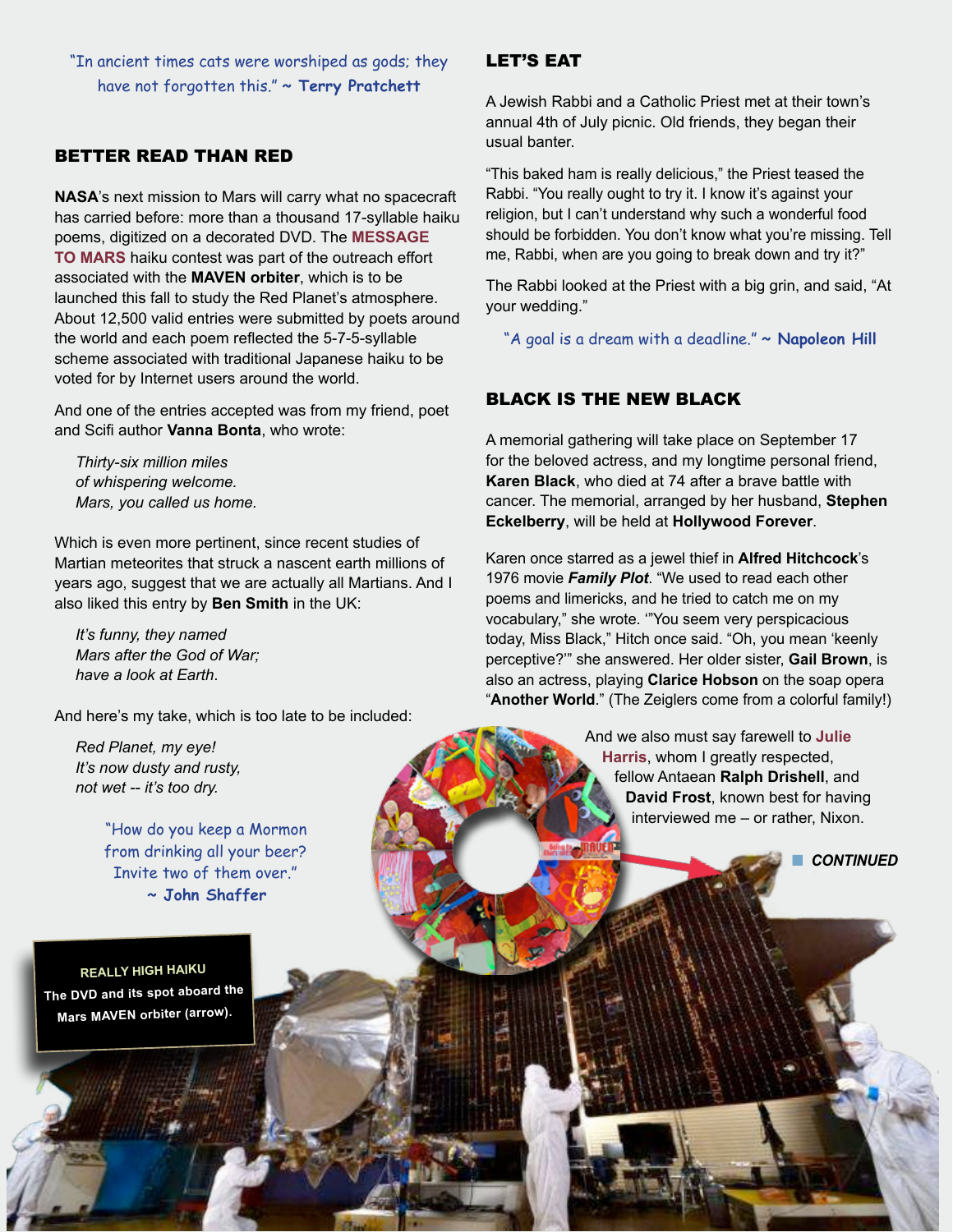"You gotta go to people's funerals because if you don't, they wont come to yours." **~ Yogi Berra**

"Dolphins should be seen as 'non-human persons' and as such should have their own specific rights, and it is morally unacceptable to keep them captive for entertainment purpose."

> - Ministry of Environment and Forests, India **A** Natural News



# DOLPHINS ARE PEOPLE, TOO

According to **[NaturalNews](http://www.naturalnews.com/041547_dolphins_personhood_intelligence.html)**, Dolphins have been granted "non-human personhood" status by the government of India, making it the first nation in the world to recognize the unique intelligence and self-awareness of the cetacean order (a class of aquatic mammals). The decision was announced by India's Minister of the Environment and Forests, which also outlawed captive dolphin shows. The ministry added that dolphins "should have their own specific rights."

Recent research shows that dolphins choose their own unique name – a series of complex whistles – before they in highly complex communications using grammatical sentence structure. **[MORE](http://www.naturalnews.com/041547_dolphins_personhood_intelligence.html#ixzz2bUu2PbVE)**

And speaking of other species, Planeteer **Bill Bowles** notes that, "Ants have built nests under every continent on the face of the earth EXCEPT Antarctica," and asks, "Does anyone else find that strange?" To which I antswered, "No!"

"Stupidity is the same as evil, if you judge by result." **~ Margaret Atwood**

### WORLD WAR, TOO

**Elmer Bendiner** was a navigator in a B-17 during World War II. He tells this story of a WWII bombing run over Kassel, Germany and the unexpected result of a direct hit on their fuel tanks:

*Our B-17, the 'Tondelayo,' was barraged by flak from Nazi anti-aircraft guns. That was not unusual, but on this particular occasion our gas tanks were hit. Later, as I reflected on the miracle of a 20 millimeter shell piercing the fuel tank without touching off an explosion, our pilot, Bohn Fawkes, told me it was not quite that simple.*

*On the morning following the raid, Bohn had gone down to ask our crew chief for that shell as a souvenir of unbelievable luck. The crew chief told Bohn that not just one shell but 11 had been found in the gas tanks! Eleven unexploded shells where only one was sufficient to blast us out of the sky. It was as if the sea had been parted for us. Even after 35 years, so awesome an event leaves me shaken, especially after I heard the rest of the story from Bohn.*

*He was told that the shells had been sent to the armorers to be defused. The armorers told him that Intelligence had picked them up. They could not say why at the time, but Bohn eventually sought out the answer.*

**n** CONTINUED

reach one year, and from then on, all the other dolphins in their social group call them by that unique name. They can even remember a name if only heard once, after 20 years. I can't do that!

Previous research has shown that dolphins have human-like self-awareness and engage



**CALL WIN**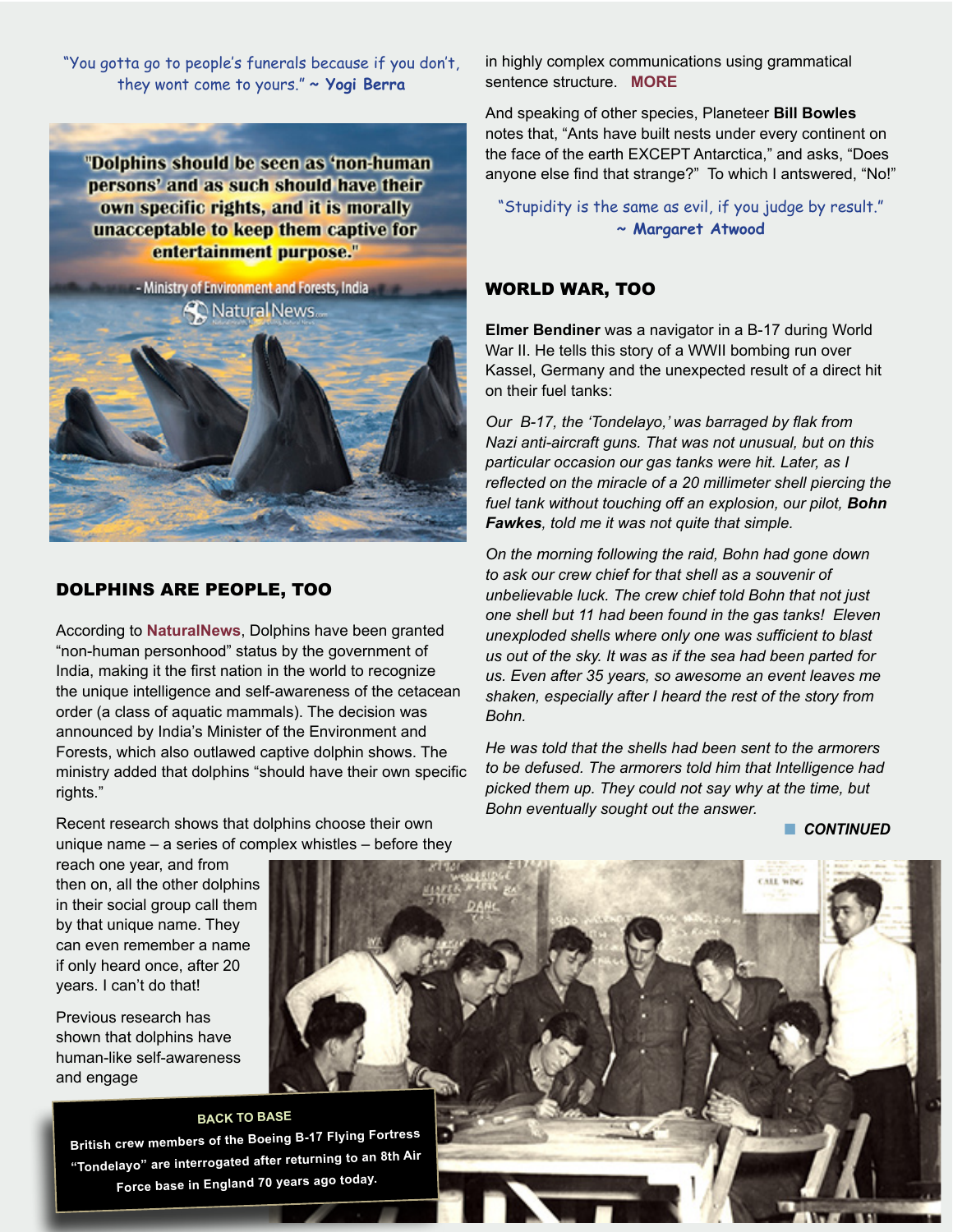*Apparently, when the armorers opened each of those shells, they found there was no explosive charge. They were as clean as a whistle and just as harmless. Empty? Not all of them! One contained a carefully rolled piece of paper. On it was a scrawl in Czech. The Intelligence people scoured our base for a man who could read Czech. Eventually they found someone to decipher the note. It read: 'This is all we can do for you now.' Using a conquered people (the Czechs) as slave laborers was not such a good idea.*

"I have enough money to last me the rest of my life, unless I buy something." **~ Jackie Mason**

# GIVE ME A BREAK

I am happy to announce, that through the encouragement of the online label **[LAUGH.C](http://laughstore.stores.yahoo.net/)OM**, founded by comedy icons like **George Carlin**, **Jonathan Winters**, **Phyllis Diller**, and **Milton Berle,** and led by Milton's nephew, the peerless **Marshall Berle**, you can now purchase a CD copy of **Proctor & Bergman**'s classic album, *Give Us a Break* – and it's just as fresh as when we laid it all down on vinyl back in 1978.

It's a prescient parody of the future of commercial radio, and it's perhaps our most musical album ever, featuring the vocal stylings of **The Starland Vocal Band –** whose monster hit **"Afternoon Delight"** got them a summer variety show that featured P&B and a young, brash, standup comic named **Dave Letterman**. This album also led to a Soundstage special we taped in Chicago called *The World of Proctor & Bergman*, which featured many of the pieces on the album.

So what are you waiting for? Previously unavailable,

it's available now, and it's as funny as the first time we performed this material live at comedy clubs and college campuses across the country. So GIVE US A BREAK and order your copy today, or if you like being in two places at once when you're not anywhere at all, download it from your iTunes store. Thank me, and I'm welcome.

"There are no small roles. Only small dressing rooms." **~ Will Hutchins** 

## THIS JUST IN

Planeteer and world travel writer **Paul Ross** notes that from his local Santa Fe, NM, newspaper, that a UPS store was robbed by a man in clown makeup, "which they did not dub the *Bozo Bandit*. The getaway car had 28 others in it, possibly carrying a pie, and he's described as *armed and hilarious*."

Also, the Feds have finally announced that they will not interfere with the legalization of marijuana use in states that have ratified use for personal or medicinal purposes. And a recent study of the effect of poverty on people throughout the globe has concluded that it adversely affects their actual brainpower.

Therefore, folks do not apparently become poor because of laziness or low intelligence as the rightwing loves to declare, but instead the state of poverty itself leads to a lower IQ and leftist government programs only add to this effect, since "tedious paperwork, inconvenient appointments, and the need to make extra financial decisions" are part of the problem.

In the **Journal of Science** study, researcher **Sendhill Mullainathan** concludes, "Almost like a computer…poverty creates this nagging background process, and that could itself have an effect on actual cognitive capacity." To which I say, "Duh."

**n** *CONTINUED* 

**BREAKING GOOD Still an afternoon delight – whether played morning, noon or night.**